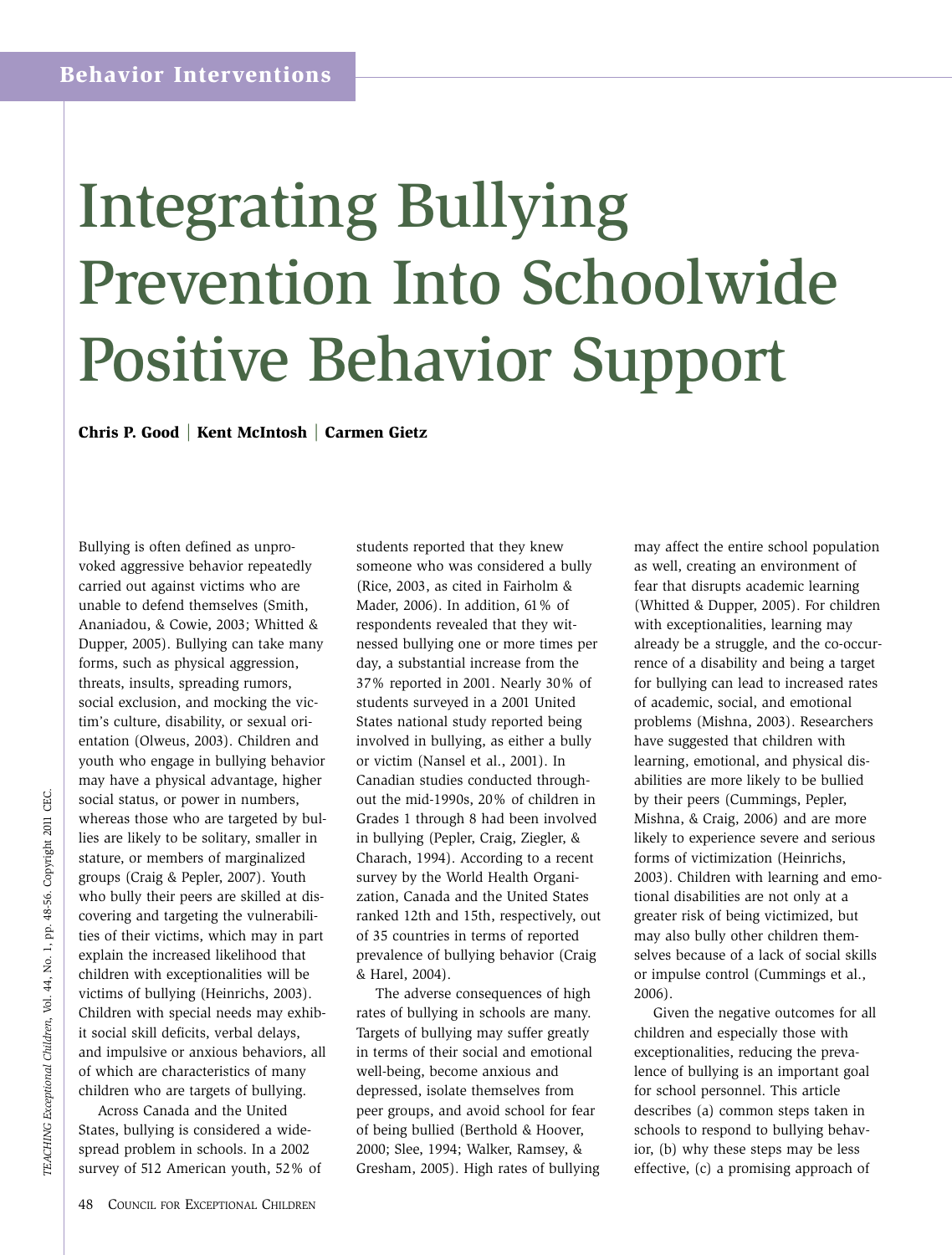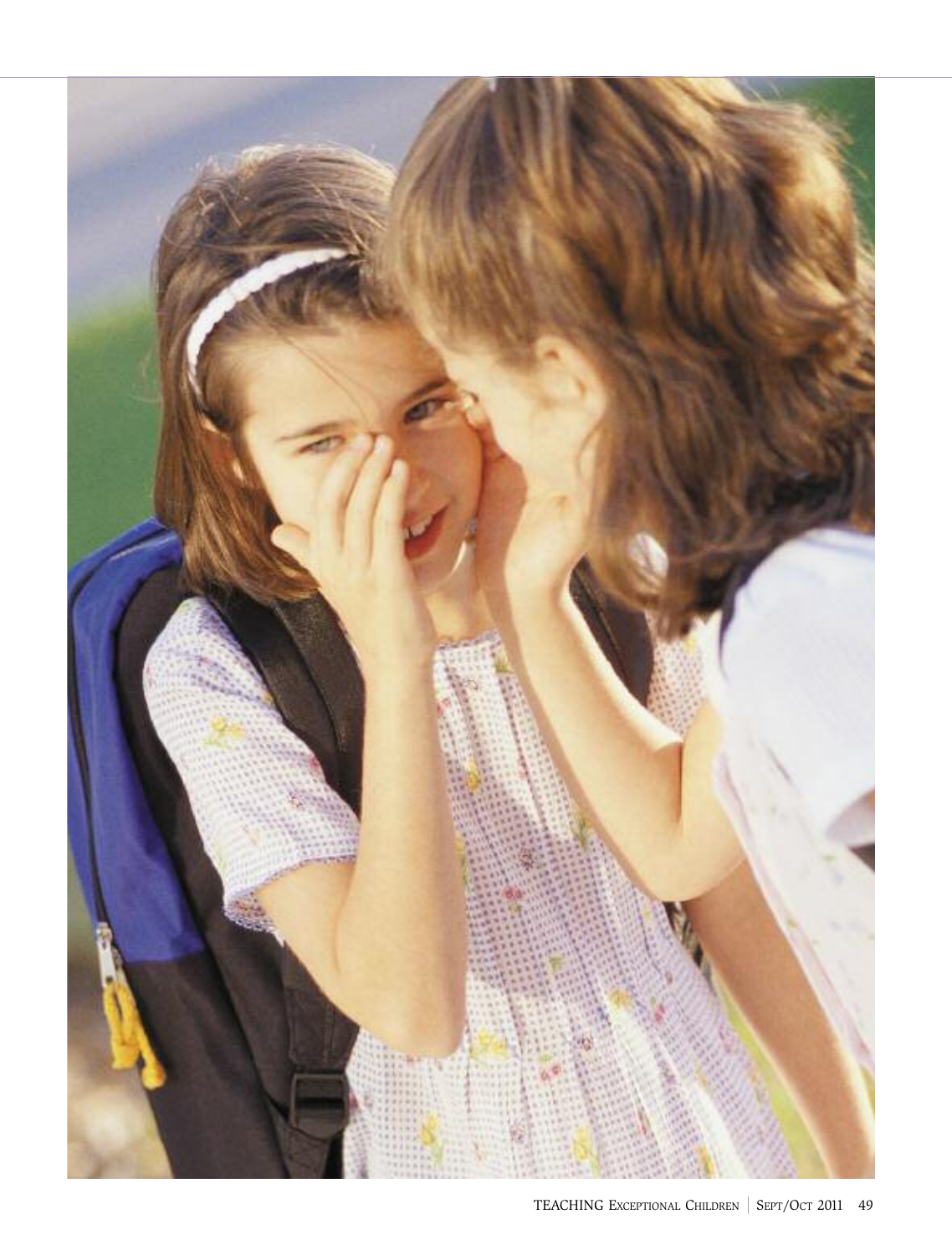integrating bullying prevention into existing schoolwide behavior support systems, and (d) a case study describing and showing outcomes of this integrated approach.

# **Typical Responses to Bullying Behavior in Schools**

Once school teams identify bullying behavior as a problem, the most common response is to implement a standalone, anti-bullying program. Such programs commonly include holding school assemblies with speakers who highlight the harmful effects of bullying and teach students how to identify bullies, then follow up with a focus on catching such students in the act and providing increasingly severe punitive measures (Rigby, 2002). Additional components may include conflict resolution, peer support systems, or working with individuals identified as bullies. Unfortunately, these practices have shown to be generally ineffective—they may actually be as likely to exacerbate problems as solve them (Merrell, Gueldner, Ross, & Isava, 2008; Rigby, 2002; Whitted & Dupper, 2005). There are three main concerns that have been identified with the typical stand-alone, anti-bullying program approach.

## **Labeling and Attempting to Punish Bullies Can Increase Incidents of Bullying**

Stand-alone, anti-bullying programs and curricula are often based on the premise that bullying can be reduced solely by increasing supervision, identifying perpetrators, and punishing them until they no longer bully other students. However, a program based on such an approach was shown to *increase* the number of students who reported being bullied by 20% (Pepler et al., 1994). Students who engage in bullying may obtain social prestige or desired attention from their targets, and these rewards are often immediate and outweigh later consequences (Olweus, 1994). In addition, children who are labeled as bullies may draw self-confidence and self-identification from that label, which may, in turn, cause them to use such behavior more often. Moreover, school discipline programs that rely on zero tolerance policies and increasingly severe punishment procedures for offenders have shown to increase instances of aggression (Hemphill, Toumbourou, Herrenkohl, McMorris, & Catalano, 2006; Mayer, 1995; Skiba, Peterson, & Williams, 1997).

# **Anti-Bullying Programs Are Often More Reactive Than Preventive**

Often, anti-bullying programs are implemented as a response to an already significant bullying problem. However, aggressive behavior developed at a young age tends to endure and escalate as the individual moves into late childhood and adolescence (Berthold & Hoover, 2000; Kellam, Rebok, Ialongo, & Mayer, 1994). Once these patterns of bullying behavior become established in schools, intervention can be difficult. Schools respond to bullying by implementing more rules and applying more severe consequences, and if that does not work, the response is to make consequences more severe (Simonsen, Sugai, & Negron, 2008). Rarely does this escalation of negative interventions have the desired effect on student behavior. As is increasingly shown in the literature, prevention of bullying is more likely to result in the desirable outcomes (Rigby, 2002). And true prevention of bullying behavior involves both (a) teaching *all* students the skills needed to meet their social needs without bullying, and (b) changing aspects of the school culture that may promote aggressive behavior—two components often lacking in typical anti-bullying programs (Olweus, 2003).

# **Stand-Alone Programs Are Difficult to Implement and Sustain**

Another major concern with standalone, anti-bullying programs is that they are often viewed as "add-ons" to the heavy workloads of teachers. Teacher adherence to bully prevention programs is related to their attitudes regarding the usefulness of the program—often teachers are not well prepared for the program and, therefore,

not as motivated to take part (Biggs, Vernberg, Twemlow, Fonagy, & Dill, 2008). As such, full implementation is challenging (Gersten & Dimino, 2001), and to be implemented, existing practices with proven effectiveness may be discarded to find room for new programs (Latham, 1988). Once a bullying program is in place, the program is unlikely to sustain beyond a few years because the program is often replaced when the next stand-alone program comes along (Adelman & Taylor, 2003; McIntosh, Horner, & Sugai, 2009; Slavin, 2004). Effective anti-bullying programs require schoolwide involvement and effort, and they need to be seen not as an additional topic or curriculum.

## **Embedding Practices Into an Existing Schoolwide Positive Behavior Support System**

A promising alternative to the standalone, anti-bullying program is to include the anti-bullying program as part of a broader systems-level approach to preventing and addressing problem behavior. One such approach is Schoolwide Positive Behavior Support (SWPBS; Sugai, Horner, & McIntosh, 2008). SWPBS is a proactive, systems-level approach that provides the tools and practices to help support students and staff and promote positive social and learning environments (Simonsen et al., 2008). Randomized control trials have consistently shown significantly improved academic and behavioral outcomes for students in schools implementing SWPBS compared to control schools (Bradshaw, Mitchell, & Leaf, 2010; Horner et al., 2009). A main feature of SWPBS is the focus on student outcomes; the fundamental goal of most systems is to provide supports to students to improve school achievement, social relations, and safety (Simonsen et al., 2008). Other elements incorporated into SWPBS include research-validated practices, collection and use of data for decision making, and systems change. The effectiveness of systems, such as instructional routines, program structure, administrative leadership, staff training, and the implementation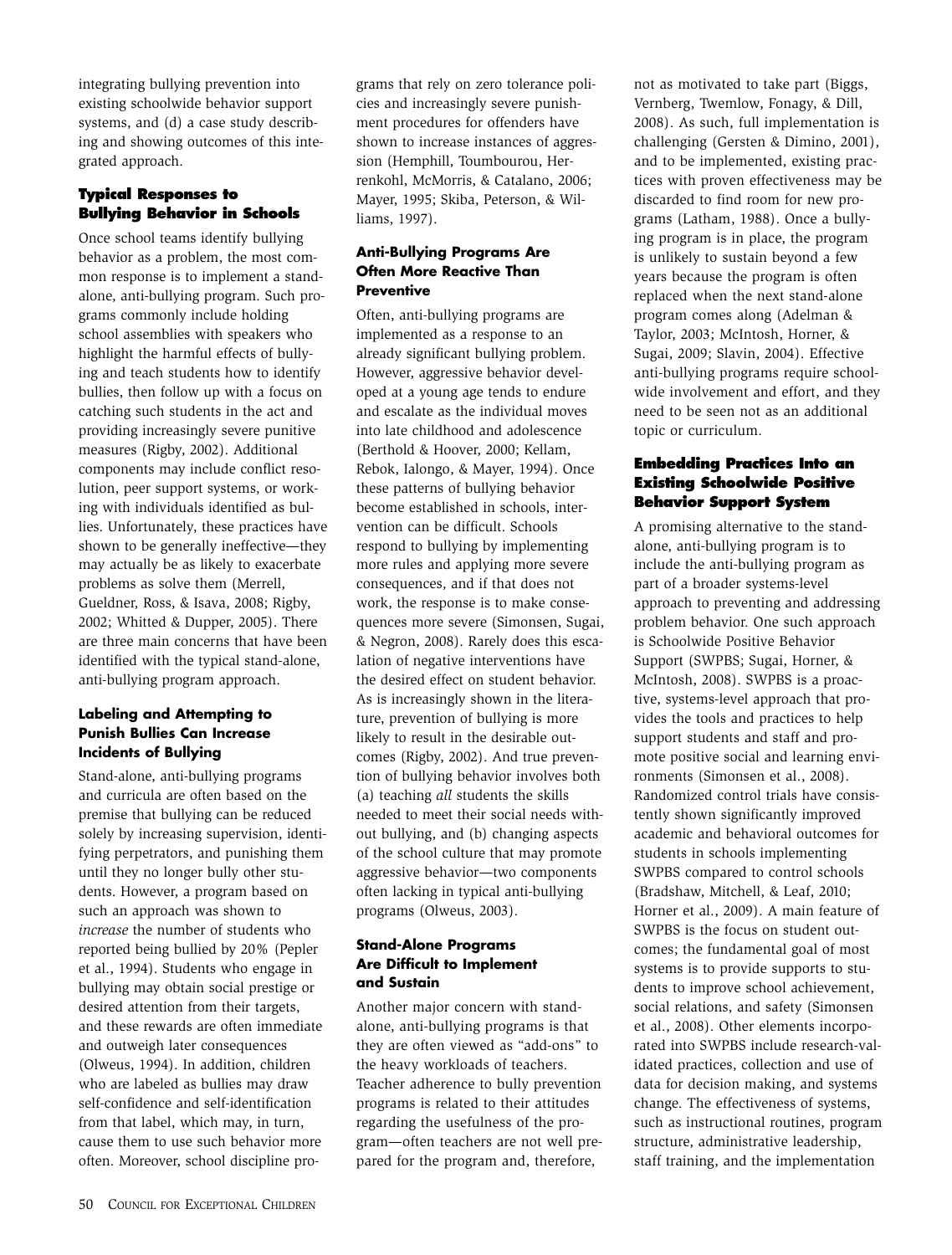practices of teachers and other school personnel, play a crucial role in the sustainability of SWPBS (Sugai & Horner, 2006). Teachers and administrators who positively promote SWPBS and consistently apply their school's policies greatly increase the effectiveness of their programs (Smith et al., 2003).

Contributing to the effectiveness of SWPBS is the use of a three-tier approach that ensures the support of all students (Simonsen, Sugai, & Negron, 2008). In the primary tier, the focus is on simple preventative strategies, such as establishing, teaching, and acknowledging positively stated school expectations, and using that language regularly during the school day.

Previous research has shown that the majority of students, sometimes as many as 80%, will respond to primary tier interventions that are implemented with integrity (Simonsen et al., 2008). Secondary and tertiary intervention strategies target those students who do not respond to primary interventions and need more targeted and intensive support (Fairbanks, Simonsen, & Sugai, 2008). Numerous studies demonstrate the effectiveness of individualized secondary and tertiary interventions on improving students' academic and social behaviors (McIntosh, Brown, & Borgmeier, 2008).

Implementation of SWPBS has resulted in an increased positive atmosphere in the school, more appropriate student behaviors, and more academically engaged time (Conroy, Sutherland, Snyder, & Marsh, 2008). SWPBS has also related to decreases in instances of aggression, discipline referrals, and crime in middle school students (Metzler, Biglan, Rusby, & Sprague, 2001). In terms of students with disabilities, schools with SWPBS in place refer students to alternative placements or special schools at significantly lower rates than schools without SWPBS, and students who return from alterative placements are more likely to remain in SWPBS schools (Lewis, 2007). Through a SWPBS approach, teachers spend less time acting as disciplinarians and feel more effective in

cultivating positive social climates for all students (McIntosh, Bennett, & Price, 2011; Simonsen et al., 2008).

The demonstrated effectiveness of SWPBS provides a logical framework for the integration of strategies targeting bullying behavior. Olweus (2003) presents four principles that are key to creating a safe school and reducing problem behaviors:

- Setting firm limits on unacceptable behavior.
- Ensuring consistent application of sanctions for violations of rules.
- Providing positive adult role models.
- Motivating staff to develop positive interest and involvement in the lives of students.

These principles are widely endorsed in bully prevention systems, but they require schoolwide support to be effective and sustainable. Effective integration of bully prevention programs involves incorporating a specific program or lessons into an existing SWPBS system. The focus on prevention and changing the environment to

# **An Integrated SWPBS Bully Prevention Curriculum**

The Bully Prevention in Positive Behavior Support program (BP-PBS; Ross et al., 2008; available at http:// www.pbis.org) was designed to decrease incidents of bullying behavior and teach appropriate responses to bullying for would-be victims, bystanders, and educators. A recent empirical study showed that the program is effective in reducing both bullying behavior and reinforcement for bullying, as well as improving perceptions of school safety (Ross & Horner, 2009). As this program is intended to be integrated into a larger SWPBS system, it emphasizes reviewing schoolwide rules and teaching a simple, explicit three-step response to bullying behavior: Stop, Walk, and Talk. Teachers demonstrate a schoolwide "stop signal" that students are to use when experiencing or witnessing bullying behavior. Students practice using the stop signal and discuss examples of when the signal would or would not be appropriate. Students are also taught what to do if someone shows them the stop signal; they need

**The demonstrated effectiveness of SWPBS provides a logical framework for the integration of strategies targeting bullying behavior.**

encourage prosocial behavior provides a foundation for specific curricula. Because incorporated bully prevention programs are designed to fit within a school's existing system, they are less resource-intensive to implement and easier to sustain (Ross, Horner, & Stiller, 2008). Bully prevention programs within SWPBS focus on providing children and adults with clear guidelines regarding how to deal with a bullying situation. Teaching students specific skills and a plan when faced with a bully is more likely to decrease incidences of bullying than policies solely targeted at punishing bullies (Rigby, 2002). The goal of integrating bully prevention into SWPBS is to target bullying from within a proactive system, as opposed to a responsive one.

to stop what they are doing, take a deep breath, count to three, and then go on with their day. This clear, visual response is much more straightforward and easy for students of all abilities to perform and identify than programs that teach a conflict resolution process that is complicated and difficult without adult intervention.

Sometimes using the stop signal will not be effective, and the problem behavior will continue. When this ongoing bullying occurs, students are taught to walk away from the problem. Walking away from the student who is engaging in bullying behavior removes reinforcement that the bully may be seeking—he is not eliciting the response he is looking for from the victim, and he does not have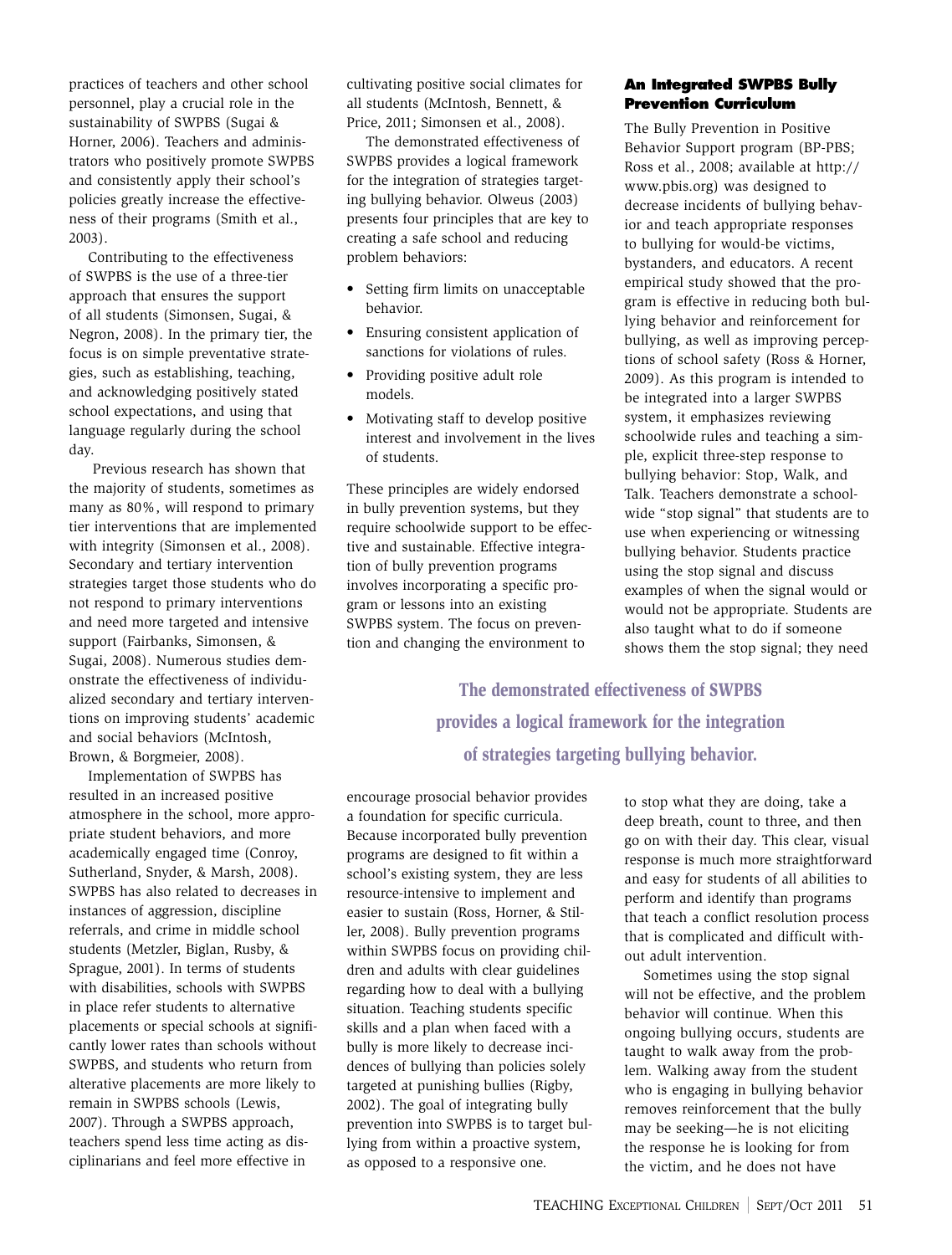bystanders encouraging the bullying behavior (Biggs et al., 2008). Again, students practice walking away and discuss examples of when and when not to walk away.

The final piece of the student curriculum teaches what students should do when the stop signal and walking away have proven ineffective. When this happens, students should talk to an adult. A critical component of this discussion involves differentiating between "talking" and "tattling" in an attempt to solve the problem. Students discuss examples of talking versus tattling, and it is reinforced that students should only use the "talk" technique if they have tried the stop signal and walking away. Generally, this technique is the one that students utilize first, and after implementation of antibullying programs, office referrals increase dramatically (Leadbetter, Hoglund, & Woods, 2003). The talk technique is the last of the three steps because the goal of the program is not to report as many bullies as possible to adults, but rather to give students skills they can use to end bullying on their own.

Information for teachers and other school personnel regarding how to respond when a student uses the talk technique is included in the curriculum. Students are also taught what to expect from the adults: the adult will ask what the problem is, ask if the student used the stop signal and if they walked away calmly; and then ask what the behavior was, who it involved, and where it took place. The adult will then acknowledge the student for using the talk technique correctly.

An additional curriculum is provided for teachers, recess supervisors, and other school personnel. Adults should review the curriculum that the students are taught, so that they can recognize when to reward students who are responding appropriately to bullying behavior and help students who are struggling with implementing the stop, walk, and talk steps.

## **CASE STUDY: Implementing Bully Prevention Into an Existing Schoolwide Positive Behavior Support System**

École Central Middle School (CMS) is a Grade 6 to 8 school in Red Deer, Alberta, Canada. There are approximately 500 students attending CMS, with 50% of the student population enrolled in the French Immersion program. About 15% are enrolled in the district English as a Second Language (ESL) program, which is housed at CMS. Two special education programs operate at CMS, one for students who have been identified with mild to moderate cognitive delays and one designed to meet the needs of students identified with severe learning disabilities.

## **Implementation of SWPBS at Central Middle School**

Beginning in the 2006–2007 school year, the school district identified character education as one of its key goals. CMS staff were interested in pursuing a character education program because time spent on discipline issues had increased in recent years. In addition, there had been a corresponding increase in the number of Out of School Suspensions (OSS). CMS staff and administration began to explore possible programs to help address concerns regarding student behavior. After much consideration, SWPBS was selected because it was seen as the most comprehensive program of its kind. The SWPBS system allowed the school to tailor a program to meet its unique needs, thereby providing support to students in a variety of ways. SWPBS was already in place and proving to be successful in a number of schools in the district, including CMS's two main feeder schools.

At the end of the 2006–2007 school year, a SWPBS inservice was provided for all CMS staff. During this inservice, three general behavior expectations for students and a student behavior matrix were developed. A SWPBS leadership team was selected, which included an administrator, a French immersion teacher, a special education teacher, a general education teacher from the

English program, the school counselor, and two members of the school support staff. The team implemented the program at the start of the 2007–2008 school year.

SWPBS was seen as particularly attractive to CMS staff because of the high concentration of students with special needs within the school. Teachers from the school's special education team welcomed the implementation of SWPBS. They anticipated that it would be effective for their students because expectations for student behavior were simple, easy to follow, and would be the same for all students. The focus on a consistent set of behavior expectations for all students in all areas of the school would allow for a more inclusive environment. One member of the special education team noted that before SWPBS was implemented at CMS, there were often several sets of rules and expectations for students in the school and a variety of behavioral expectations for different students depending on their program. SWPBS created a common language for all students and staff within the school. Although individual student support would vary based on needs, the language was the same for all.

# **Implementation of BP-PBS**

# **Initial Planning**

In November of 2007 the CMS leadership team attended a session at a provincial SWPBS conference that outlined the new Bully Prevention in a Positive Behavior Support (BP-PBS) program. The CMS team decided to pursue the implementation of this program. To ensure the success of the BP-PBS program, it was decided that consultation with many different school stakeholders (parents, staff, and students) would be necessary. It was also decided that the program would not be implemented until the following year to ensure sufficient planning and processing time.

Over the course of the next year the following steps were taken. The viceprincipal presented the basics of the BP-PBS program to four Grade 7 classes in February 2008. Grade 7 students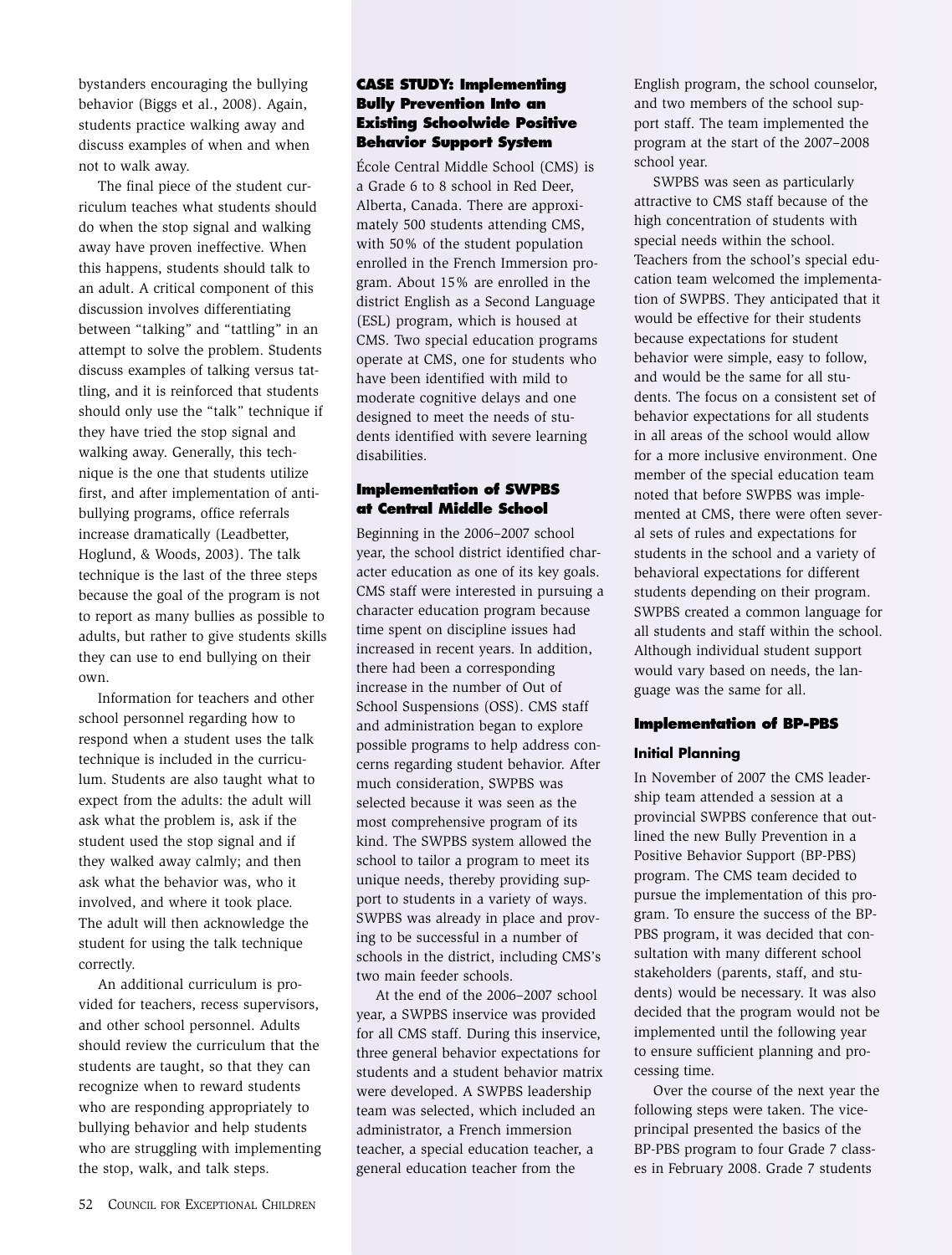were selected because they would be the oldest group in the school in the year of implementation and, therefore, would be seen as student leaders. If they did not buy into the program, it was unlikely to be implemented successfully. After being presented with the basics of the BP-PBS program, the student group provided staff with valuable feedback. The most important feedback the students gave was positive—they believed the program could work at their school. They felt that other students would buy in if the proresponse. The makeup of the student SWPBS team reflected the diversity of students within the school; ESL, Special Education, French Immersion, and regular English programs were all represented. It was important to have all programs and students in the school represented in the student team. In addition, some members of the team had demonstrated bullying behaviors in the past.

Based on feedback from staff and students, the vice-principal presented a draft plan for implementing the BP-PBS

**The focus on a consistent set of behavior expectations for all students in all areas of the school would allow for a more inclusive environment.**

gram was presented to them in the right way and that there would be a reduction in the number and severity of problem behaviors following implementation. The student group suggested that the program would work best if students were involved in every step of the program, from design to implementation. They suggested the formation of a student advisory group during implementation, which led to the creation of the student SWPBS leadership team. This team would provide feedback and ideas about all aspects of the program.

The second step in the planning process sought the opinion of the school staff. The SWPBS leadership team presented the basics of BP-PBS to school staff in June 2008. The staff was supportive of the program and agreed that it would help in reducing problem behaviors and enable the staff to deal with student conflict more efficiently. Unanimous staff support was given for the implementation of BP-PBS during the 2008–2009 school year.

#### **Student Involvement**

At the beginning of the 2008-2009 school year, students were invited to apply to be a part of the student SWPBS leadership team, and the school was overwhelmed with the

program to the student SWPBS leadership team. The student team reaction was that the program would work but some modifications were needed in terms of how it was presented to students. The first change the students suggested was that the presentations would have to be given by students. Otherwise, students would view it as being imposed on them by staff and "uncool." The students were also specific that popular, Grade 8 students would be the best presenters as they would best be able to get older students in the school to respect the program. If the presenters were more socially accepted by their peers, the program would be more likely to be accepted. In addition, the students also gave advice on what the CMS stop signal should be for the stop, walk, and talk system to work.

Three Grade 8 students, two boys and one girl, volunteered to present the BP-PBS program to the school. The girl and one of the boys came from the general English program and the other boy was from the French Immersion program. All three were viewed by other students as popular within the school. Over the course of the next 3 weeks, the students met regularly with the vice-principal to plan, prepare, and

practice the presentation for the student body. The students also finalized the CMS stop signal. The CMS stop signal consisted of the students saying "too far" and crossing their hands in front of them. The main criteria the students used in selection was that it had to be perceived as socially acceptable and not "geeky."

#### **Implementation**

Before the BP-PBS system was introduced to students, staff training took place. This involved learning about the system and the implementation process as well as the stop, walk, and talk process. Staff also were trained on what type of situations the stop, walk, and talk system may be used by students and how to react to it. The importance of the staff role in making this program work was stressed. Presentations to staff were given by the members of the SWPBS leadership team. A teacher and the vice-principal presented to teaching staff and the two support staff members of the SWPBS team presented to support staff.

In October, the three students presented the BP-PBS program (bullyproofing component of SWPBS) to all students in the school (the presentation is available at http://bcpbs. wordpress.com). On the first day, the program was presented to students from the English and special education programs, and on the second day, presentations were given to French Immersion students. The three student presenters did a masterful job of presenting, explaining, and selling the program to students. Their presentation focused on the fact that the stop, walk, and talk system was developed by students for students, and it was not something the teachers or administration were imposing on them. They stressed that if they used the program inappropriately, they would be letting themselves down. In addition, followup presentations were given to students in the special education classes. The teachers anticipated that BP-PBS would be particularly effective for their students because BP-PBS focused on building skills needed to deal with difficult social situations, as opposed to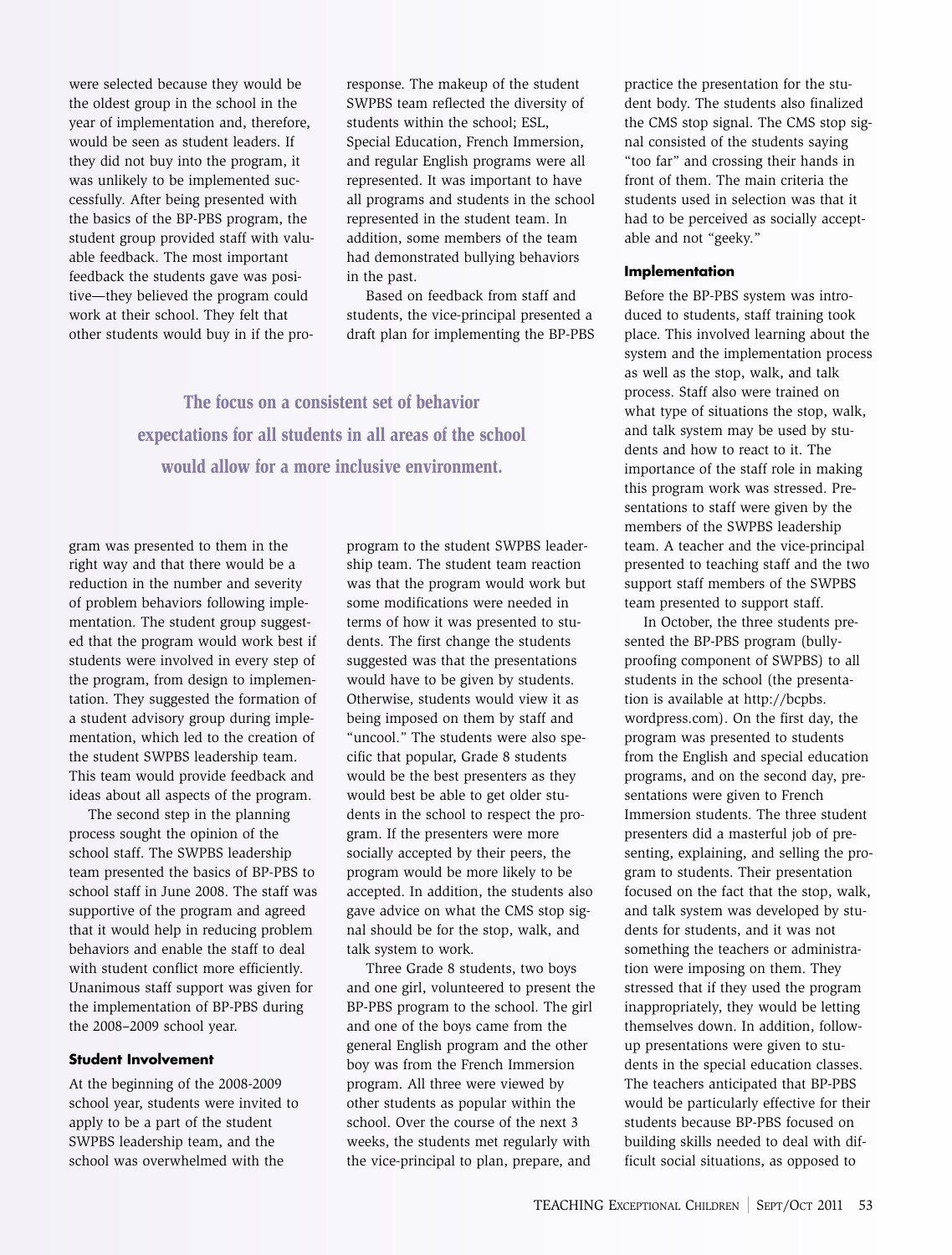



traditional bully-proofing programs, which merely focus on identifying or reporting incidents. The stop signal, which included the crossing of the hands as a gesture, would be particularly helpful for students in special education and English as a second language programs, who often lack the verbal skills or confidence to use their voice. The gesture also gave staff something to "look out" for. If they saw a student using the gesture on the other side of the room or common area, they knew they needed to

move in the direction of the student involved.

The BP-PBS program also was presented to parents as part of the implementation process. The program was introduced at a parent council meeting, and parents were invited to ask questions. Parents were very supportive of the program and hopeful that it would be successful.

### **Outcomes**

The effectiveness of implementing SWPBS and BP-PBS was measured through the number of out-of-school suspensions preimplementation compared to postimplementation. When SWPBS was implemented, the school adopted a consistent system and definitions of office discipline referrals (ODRs). The BP-PBS program was measured by ODRs per month for physical and verbal bullying behaviors. As can be seen in Figure 1, the number of out-of-school suspensions decreased dramatically postimplementation. When compared to the pre-SWPBS data, out-of-school suspensions were reduced by 65%.



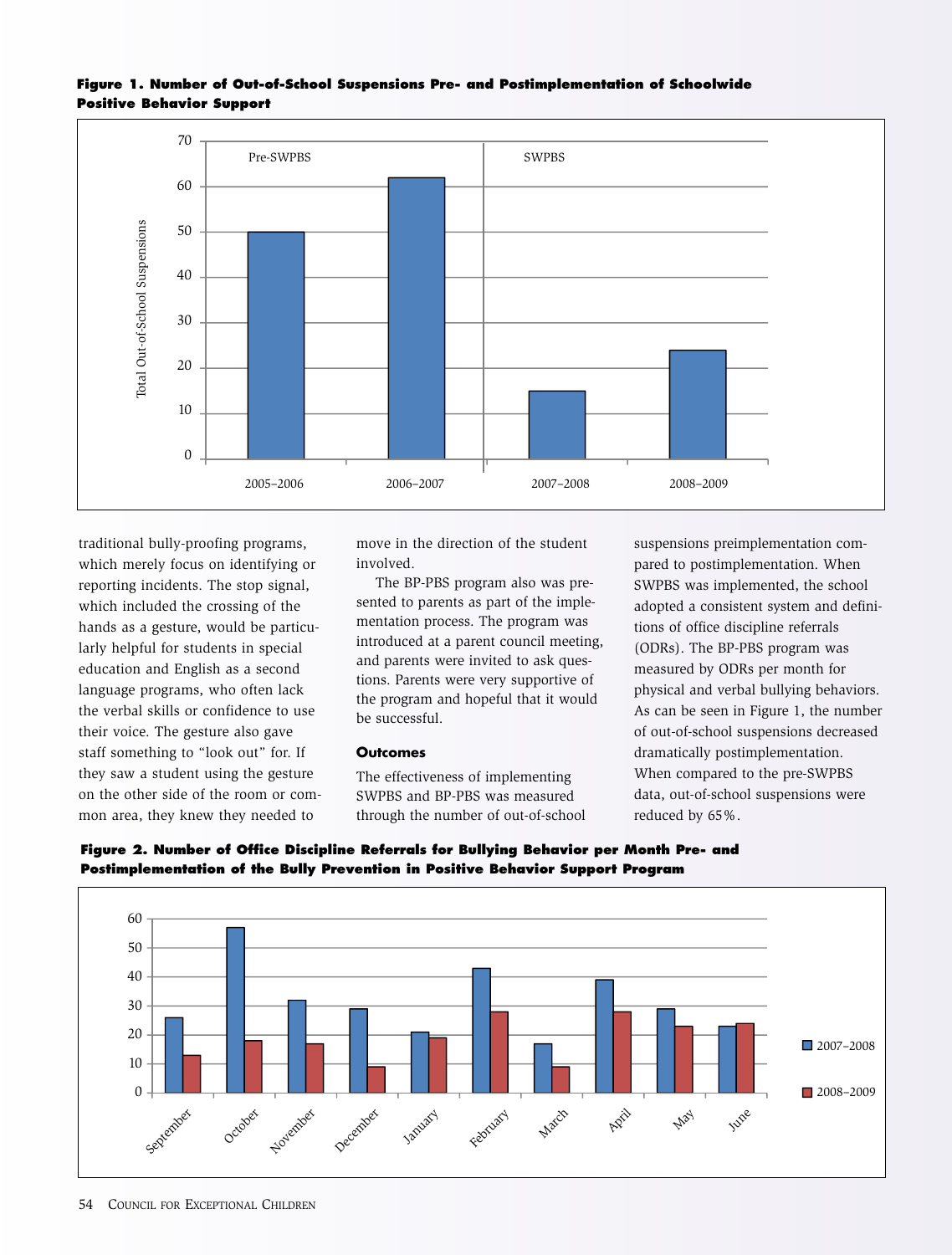Figure 2 illustrates the number of bullying ODRs reported each month for both the 2007–2008 and 2008–2009 school years. After implementation of the BP-PBS program, ODRs for bullying decreased by 41%. Teachers of students with special needs noted that their students found that the implementation of SWPBS provided a more consistent and predictable climate across all settings, making it easier for students to feel safe and receive needed behavior support when mainstreamed. When BP-PBS was implemented, school personnel observed that students with special needs could use and respond to the CMS stop signal when needed, resulting in fewer incidents of both bullying and victimization for students in specialized programs.

## **Conclusion**

The implementation of BP-PBS at CMS has shown promising results, adding support to the idea that imbedding bully prevention programs into existing systems results in positive effects for both bullying behavior and problem behavior overall. Key components of the BP-PBS program involved teaching students different techniques that they could use when witnessing or being a victim of bullying, ensuring that all students and school staff were using the program appropriately, and regularly evaluating the effectiveness of the program. Over a period of 1 year, students at CMS reported fewer bullying behaviors, fewer students were suspended because of bullying behaviors, and students with special needs were supported more effectively across all settings. As shown in previous research, creating a school environment in which all students feel safe from physical and verbal aggression is more conducive to learning and positive social interaction. The results of this study highlight the significance and effectiveness of bullying prevention programs embedded in preexisting SWPBS systems.



#### **What Special Educators Can Do**

Because of their specialized training and collaboration across the school faculty, special educators are in a strong position to guide SWPBS and bullying prevention efforts. The overarching goal of SWPBS is to cultivate a safe, positive, and successful school culture. Such efforts can support all students, but students receiving special education services, who are more likely to be involved in bullying interactions, may benefit the most, especially when inclusion is a school goal. School personnel can teach students clear expectations and use regular practice to provide feedback and ensure student success. Information on SWPBS and the BP-PBS manuals (which include lesson plans for elementary and middle schools) are available at http://www. pbis.org. Encouraging respect and preventing disrespect of all forms, including bullying, is a critical—and attainable—goal in schools.

#### **References**

Adelman, H. S., & Taylor, L. (2003). On sustainability of project innovations as systemic change. *Journal of Educational and Psychological Consultation, 14*, 1–25.

- Berthold, K., & Hoover, J. (2000). Correlates of bullying and victimization among intermediate students in Midwestern USA. *School Psychology International, 21*, 65–79.
- Biggs, B. K., Vernberg, E. M., Twemlow, S. W., Fonagy, P., & Dill, E. J. (2008). Teacher adherence and its relation to teacher attitudes and student outcomes in an elementary school-based violence prevention program. *School Psychology Review, 37,* 533–549.
- Bradshaw, C. P., Mitchell, M. M., & Leaf, P. J. (2010). Examining the effects of school-wide positive behavioral interventions and supports on student outcomes: Results from a randomized controlled effectiveness trial in elementary schools. *Journal of Positive Behavior Interventions, 12*, 133–148.
- Conroy, M. A., Sutherland, K. S., Snyder, A. L., & Marsh, S. (2008). Classwide interventions: Effective instruction makes a difference. *TEACHING Exceptional Children, 40*(6), 24–30.
- Craig, W. M., & Harel, Y. (2004). Bullying, physical fighting and victimization. In C. Currie, C. Roberts, A. Morgan, R. Smith, W. Settertobulte, O. Samdal, and V. B. Rasmussen (Eds.) *Young people's health in context. Health behaviour in schoolaged children (HBSC) study: International report from the 2001/2002 survey* (pp.